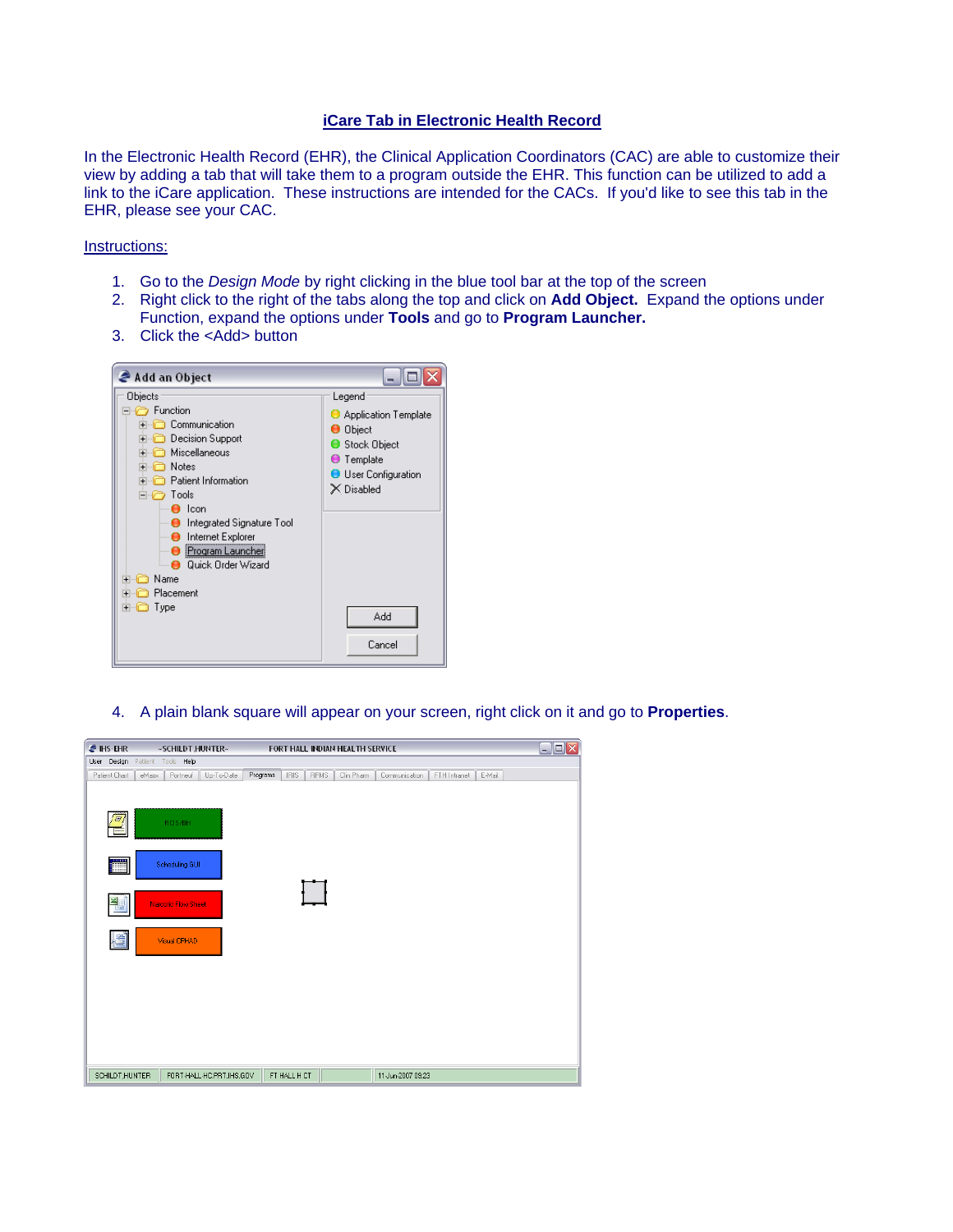5. Select the link that will launch you to the current version iCare by clicking on the 3 dotted lines (**…**) behind the EXENAME line

| <b>Properties for Program Launcher</b>     |                                                  |  |  |  |  |
|--------------------------------------------|--------------------------------------------------|--|--|--|--|
| Property                                   | Value                                            |  |  |  |  |
| <b>TOP</b>                                 | 0                                                |  |  |  |  |
| LEFT                                       | 952                                              |  |  |  |  |
| <b>HEIGHT</b>                              | 51                                               |  |  |  |  |
| WIDTH                                      | 89                                               |  |  |  |  |
| <b>ALIGN</b>                               | None<br>v                                        |  |  |  |  |
| <b>ANCHORS</b>                             | $\blacktriangledown$ Top; Left<br>٧              |  |  |  |  |
| <b>CAPTION</b>                             | Click here to launch iCare                       |  |  |  |  |
| <b>COLOR</b>                               | v                                                |  |  |  |  |
| COMMANDLINE                                |                                                  |  |  |  |  |
| <b>EXENAME</b>                             | h Service\iCare Version 1.1.33\bqi-iCare.exe<br> |  |  |  |  |
| <b>GLYPH</b>                               |                                                  |  |  |  |  |
| LAYOUT                                     | Image appears at the top.<br>v                   |  |  |  |  |
| <b>NUMGLYPHS</b>                           | 1                                                |  |  |  |  |
|                                            |                                                  |  |  |  |  |
|                                            |                                                  |  |  |  |  |
| <b>EXENAME</b><br>Name of executable file. |                                                  |  |  |  |  |
| OK                                         | Cancel<br>Apply                                  |  |  |  |  |

 **NOTE:** These programs are normally located on your local PC. The exact path must be the same for every user. Like in the example the only users that will be able to use this shortcut are the ones with Microsoft Office 2003 installed since the path to the file is different from other versions. In such a case you may make another shortcut to get around that problem.

| Open                                                             |                                                                                                             |                                                                                                                                                                                                                                                                                                                                                                                                                                                                                                            |                                                      |                                                                                                                                                                                                                                              |
|------------------------------------------------------------------|-------------------------------------------------------------------------------------------------------------|------------------------------------------------------------------------------------------------------------------------------------------------------------------------------------------------------------------------------------------------------------------------------------------------------------------------------------------------------------------------------------------------------------------------------------------------------------------------------------------------------------|------------------------------------------------------|----------------------------------------------------------------------------------------------------------------------------------------------------------------------------------------------------------------------------------------------|
| Look in:                                                         | iCare Version 1.1.33                                                                                        |                                                                                                                                                                                                                                                                                                                                                                                                                                                                                                            | ை. ொ                                                 |                                                                                                                                                                                                                                              |
| My Recent<br>Documents<br>Desktop<br>My Documents<br>My Computer | bqi-iCare.exe<br>bgi-ultraGridToolBar.dll<br>望iCare_Help.chm<br>vcImage.ocx<br>Infragistics2. Win. v7.1.dll | Infragistics2. Win.UltraWinListBar.v7.1.dll<br>Infragistics2.Win.UltraWinGrid.ExcelExport.v7.1.dll<br>Infragistics2.Win.UltraWinPrintPreviewDialog.v7.1.dll<br>Infragistics2.Win.UltraWinTabbedMdi.v7.1.dll<br>Infragistics2.Win.UltraWinCalcManager.v7.1.dll<br>Infragistics2.Win.UltraWinTree.v7.1.dll<br>Infragistics2. Win. UltraWinToolbars.v7.1.dll<br>Infragistics2.Win.UltraWinStatusBar.v7.1.dll<br>Infragistics2.Win.UltraWinTabControl.v7.1.dll<br>Infragistics2. Win.UltraWinListView.v7.1.dll | S BMXNet20.dll<br>bqi-iCare.exe.config<br>i MAIN.ico | Infragistics2. Win. UltraWinEditi<br>Infragistics2.Win.UltraWinData<br>Infragistics2. Win.UltraWinGrid<br>Infragistics2. Win. Misc. v7.1.dll<br>Infragistics2.Shared.v7.1.dll<br>Infragistics2.Excel.v7.1.dll<br>RichTextBoxPrintControl.dll |
|                                                                  |                                                                                                             | <b>IIII</b>                                                                                                                                                                                                                                                                                                                                                                                                                                                                                                |                                                      |                                                                                                                                                                                                                                              |
|                                                                  | File name:                                                                                                  | bgi-iCare.exe                                                                                                                                                                                                                                                                                                                                                                                                                                                                                              |                                                      | $Q$ pen                                                                                                                                                                                                                                      |
| My Network                                                       | Files of type:                                                                                              |                                                                                                                                                                                                                                                                                                                                                                                                                                                                                                            |                                                      | Cancel                                                                                                                                                                                                                                       |